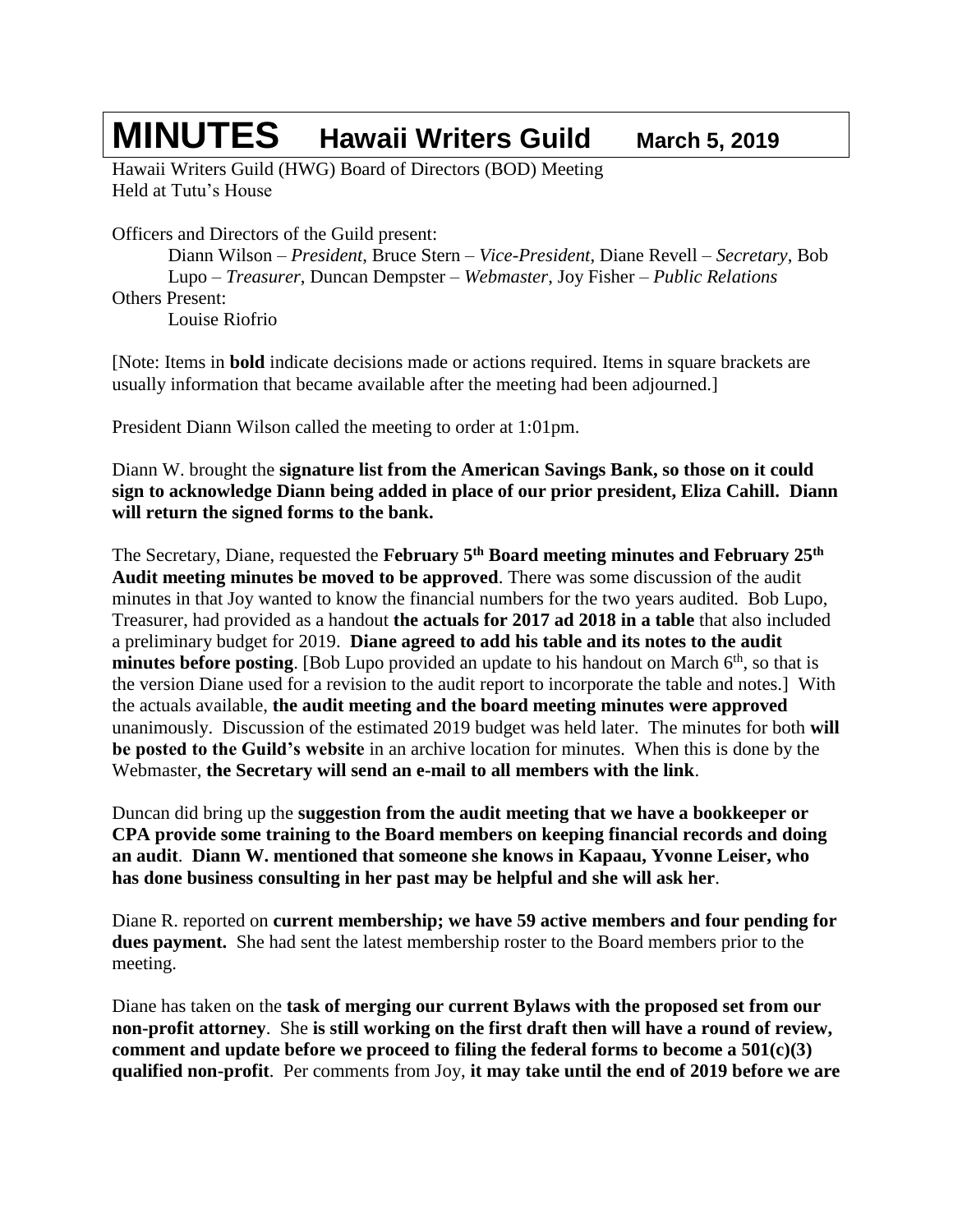**qualified.** This will also include developing a policy and procedures document to remove text from the bylaws that are more appropriately designated as policy or procedure.

**Treasurer**, Bob Lupo, stated there was **one outstanding check to clear Hawaii Community Federal Credit Union (HCFCU)** of \$100 for Louise to attend the Nā Leo Public Access TV certification classes. Joy indicated it was deposited on Friday, so should clear in a day or two. **When it clears Bob can close the HCFCU accounts and transfer the funds to the Guild's American Savings Bank (ASB) account**.

Bob reviewed the numbers on the spreadsheet he provided of the 2017/2018 actuals and the 2019 proposed budget. There **was discussion of some updates needed to the proposed budget** that included more increased costs of events (festival fees), ASB account monthly fees and a few other items including dues. [**Bob provided an update to his spreadsheet and associated notes on March 6th** to the Board. **These are provided as attachmen**ts to these minutes as well as to the audit report as previously mentioned.] The **2019 budget and any updates between now and the next Board meeting should be brought up for approval at that meeting as the approved budget provides the authorization for expenses by the Guild**. Any proposed expenses beyond the approved budget need to be separately approved by the Board and incorporated into a budget update.

Bob indicated we have had a couple of the members use PayPal to send in their dues, so that seems to be working well. The PayPal fee is added to the dues in those cases so the part that comes to the Guild is still \$40.

#### *Committee Reports*:

**Duncan our Webmaster** said he has the PayPal dues payment option up and running on our HWG website. He also has the **donation option ready to go but will wait until we have 501(c)(3) qualified non-profit status before making the donation PayPal option active**. He has profile/bio information from two of our new members that he has yet to post to our website, but will do so soon. **Diane as an action to locate those who haven't had their information provided to Duncan to post and to send those members the information developed by Eliza Cahill previously on how to develop one's biography.** Then recommending they send it to Duncan. Louise Riofiro had not done hers yet, so Diane agreed to send the information to Louise right away. [**Diane e-mailed the information to Louise on March 6th**.]

The **Public Relations Director, Joy,** mentioned the **next Writers' Voices event of 2019 will be held on Wednesday, April 3 rd from 6:00pm – 7:30pm** at the Thelma Parker Library in Waimea. She has four readers in mind for the event: Jada Tan Rufo, Dr. Heather Rivera, Peter Georgas, and Cece Johansen.

Joy had enjoyed the February 5th Kona Stories event that featured one of our members as a presenter, Dr. Heather Rivera. Joy noted that another of our members, Peter Georgas, will be making a presentation at Tutu's House on Wednesday, March 20 from 2:00 pm to 3:30 pm on an area of his expertise,  $20<sup>th</sup>$  century art.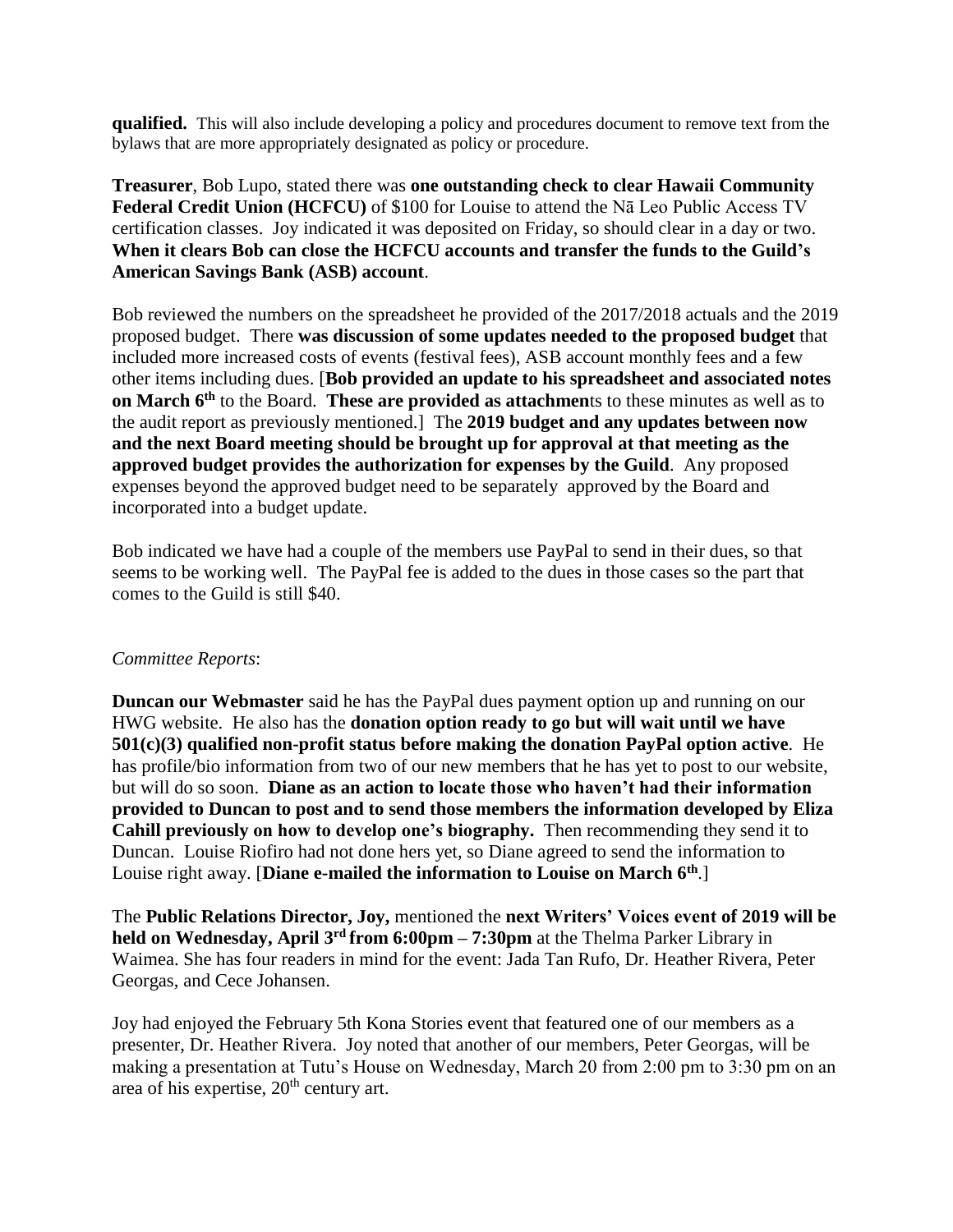**Louise Riofrio is willing to offer a book marketing workshop** as she has been very effective in marketing her books though it is **not currently scheduled**. **Sam Cudney will offer another self-publishing workshop and Steven Foster has volunteered to be the candidate ready with his book to self-publish during the session**. The **Thelma Parker Library in Waimea** had offered a room for free previously as they were happy to sponsor the workshop and are doing so again. This workshop will be offered at the library **on Wednesday, April 17 from 5-7 pm**.

Diann W. said she has considered contacting Susanna Moore (who has lectured at Princeton on writing skills who lives locally) about **providing a workshop on dialogue development**. The Board members agreed this would be a great idea if Susanna would agree. **Diann will check with Susanna about offering such a workshop.**

**Louise Riofrio has signed-up for the Nā Leo Public Access TV certification classes** in response to the Guild's offer to pay for the classes. They are partly on-line with some in their studio either in Hilo or Kailua Kona.

Cece Johansen had been our Events Director but resigned recently from the Board. It was difficult for her to attend meetings since she relocated many months ago to Kailua-Kona and may be moving to California in the future to be nearer her family. **A replacement for her role was needed and with all Louise has done she was willing to take it on. Diann W. nominated Louise as the new Events Director and it was seconded and approved by the Board.** Joy had in hand various event related paperwork that Cece passed along to her, so she handed it over to Louise.

**Louise came with some additional ideas for members book promotions/sales.** One was short notice of a **pop-up market in honor of International Women's Day** to be held March 8<sup>th</sup>, 3pm at the Fairmont Orchid. [Diann W. contacted the event organizers and there **were no tables left, so we won't have a table there, but can attend to check it out for a possible venue for next year**.] Another opportunity she raised was at the April 26-27 Merry Monarch Festival. **Since our Articles of Incorporation filed with the state of Hawaii are for us as a non-profit (though we have not completed the process for the federal recognition), we might qualify as a non-profit for lower or free rate at the Merry Monarch Festival. Louise was going to check into this** and if they acknowledge us as a non-profit then we may be able to participate without paying a high fee.

Louise Riofrio was looking to arrange a **pop-up bookstore to be held in conjunction with the Waimea weekly Saturday farmers market in the building at the stables with Louise and other members to attend an inside booth**. In the prior meeting we had agreed that **once a month would be the better option**. The target would be to have the pop-up start in April. The cost for a space there would be about \$30/month. This would also require liability insurance. She investigated it and the cost for the recommended farmers' market inexpensive insurance option was around \$116 for two months. **She was going to contact that insurance company to see what a more general annual policy would run so it could be used to cover other events the Guild participates in that require liability insurance**. She will also look into other liability insurance companies. The standard policies are for up to one million dollars in liability.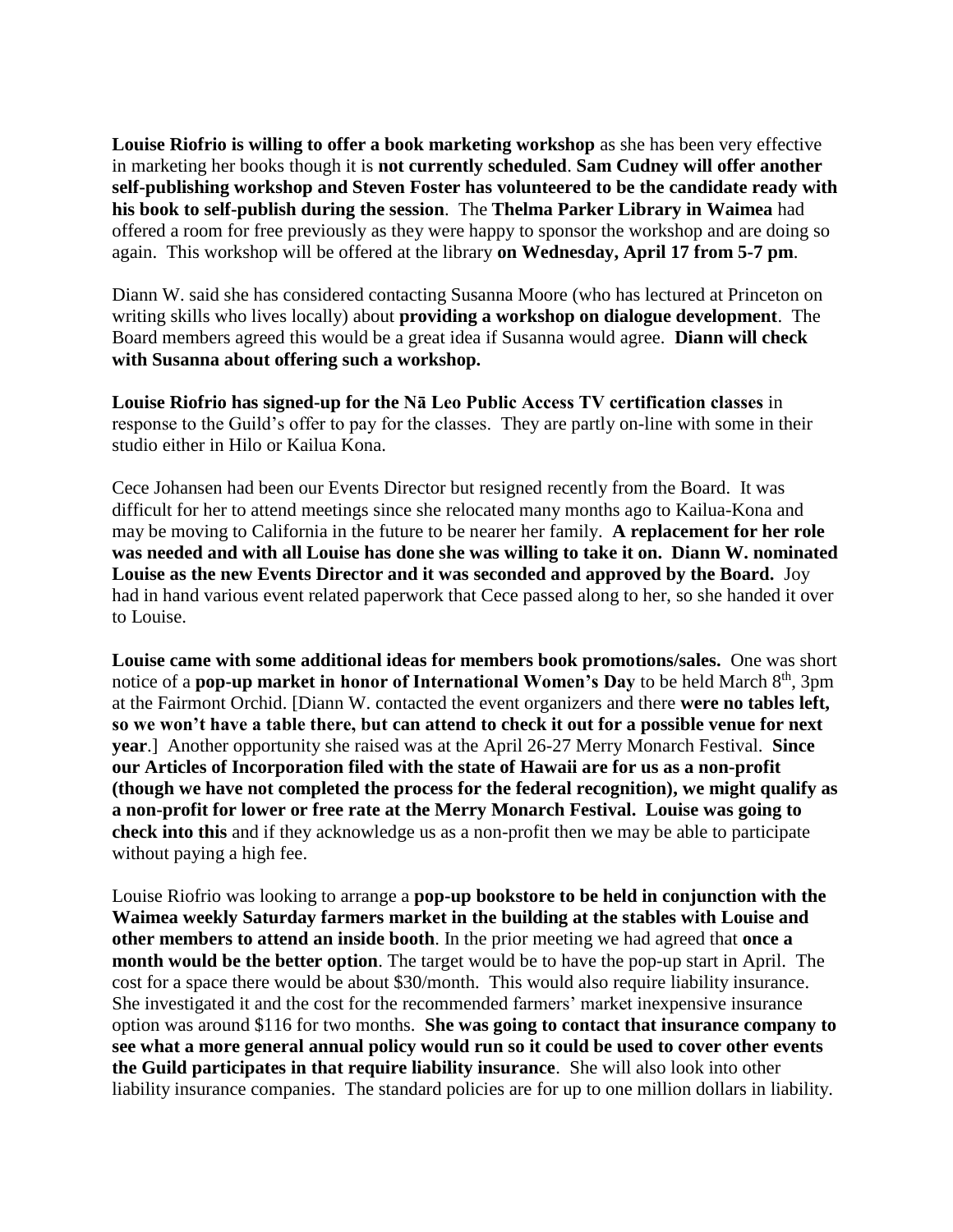Eila, Director for North Kohala, was not able to attend. **The next North Kohala reading will be held March 25th .** Joy usually attends to collect information for a write-up of the event, but won't be able to on that date. Diann W. said she would be attending, so will do the write-up and take photos for this event.

**Bryan Furer, Director for Volcano**, was not able to attend the meeting. Brian is active in that area of the island and their **previous Volcano Writers meeting was held on March 4 th** .

It was previously agreed a **new Google Group called "HWG Chat" was needed to allow all Guild members to have a free exchange of ideas**. **Jada Tan Rufo is willing to be the moderator**. Bruce Stern, our Vice-President planned to create the HWG Chat group in about a week after our prior meeting but found out that Google had changed the rules and we would require the cost of the Google Suite tools at \$243.60/year to do this with reoccurring costs up to \$5/user/month. Other options were explored to provide the same type of service. **One option is having a moderated blog via our website. Duncan was going to investigate this as a possible alternative**.

Diann provided some feedback on the **Kauai Writers Conference (Master classes Nov. 4-7, Conference Nov. 8-10)**. She said they agreed to provide us with **a table for free for our Guild this year and in addition a 20% discount on the registration fee for members of our Guild. Diann will provide the members with the information on how to obtain the discount in a few weeks, but before our next Board meeting**. The room rate discussion from those who attended last year indicated the best rate at the conference location would be via the hotels offered conference rate which is below their basic rates.

Diann W. had sent out the **priority project list from our meeting of February 25th before this meeting and requested comments.** The discussion resulted in some updates for the list. **An update to the priority project list is provided as an attachment to these minutes**. Duncan indicated something like the newsletter (item 7) could be done with our current website tools, but the literary review (item 5) would require more sophisticated software. **He said he'd look into options for the literary review software and work this item along with Joy and Bob**. The **newsletter** could include chapters per island but **will need an editor to put it together**. **Joy suggested a volunteer editor want ad be placed on our website and an e-mail sent to our members requesting a volunteer. She said she would do this.**

**Another item being considered** is a way to **allow meeting attendance via internet/video and this is being looking into by Diann Wilson**. This **could also provide a means for an internet/video on-line writers support group(s) for those who cannot attend the current ones** held during work hours and held primarily on the Big Island. Diann has looked at **Zoom** which is about \$120/year if time and user count is beyond that of their free level. Based on our meetings, we would need the paid option level. Eila had previously indicated Zoom was a good option and Duncan also has used it and thought it a good option. Zoom provides internet tutorials on its use which is helpful. This requires those participating to have a computer with built in camera and internet access.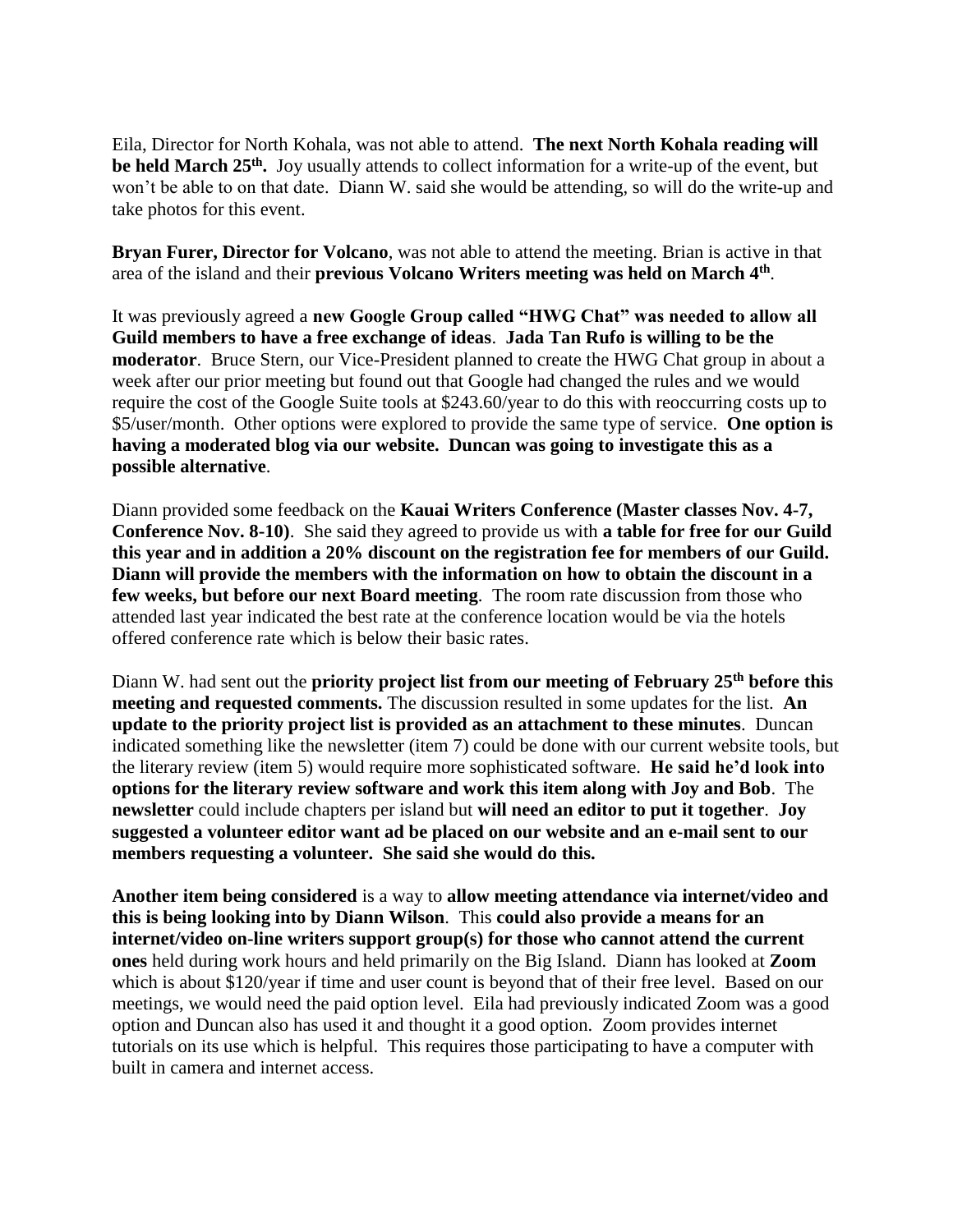The **next regular Board meeting date** was set for **Tuesday, April 2 nd** at 1:00pm-2:45pm at Tutu's House.

The meeting was adjourned at 2:25pm.

Respectfully submitted, Diane Revell, Secretary

Announcements:

- The next regular Board meeting time and place: Tuesday, April 2<sup>nd</sup> at 1:00pm -**2:45pm at Tutu's House** at 64-1032 Mamalahoa Hwy # 305, Waimea, HI 96743.
- **Requests for items to be added to the agenda for the next regular Board meeting** should be **sent to the President Diann Wilson and Secretary Diane Revell at their email addresses** [\(island.diann@gmail.com](mailto:island.diann@gmail.com) and [diane.b.revell@](mailto:diane.b.revell@gmail.com)gmail.com) 10-days prior to the next meeting, so **by March 23 rd** . The **agenda will be e-mailed March 28th** , five days prior to the meeting.
- Parking Lot:
	- **a. Investigate setting up the HWG Chat moderated blog via our website for all members to post comments** for an exchange of ideas. This requires having a moderator (Jada Rufo). **Who:** Duncan Dempster **Due Date:** April 2nd
	- b. **Close the Hawaiian Federal Community Credit Union**'s Honokaa branch account. **Who**: Bob Lupo **Due Date:** When all old account outstanding checks clear, likely March 8<sup>th</sup>
	- c. **Provide links on the website for making donations** with this as a means to pay. **Who:** Duncan Dempster **Due Date:** When Guild qualifies as a 501(c) (3)
	- d. **Update Bylaws** to be in sync with new Articles of Incorporation **Who:** Bruce, **Diane**, Bob, Joy. More effort than originally anticipated to reconcile attorney version with our prior version. Due Date: March 22<sup>nd</sup>, 2019
	- e. Seek **input from members on other islands** than Big Island about **upcoming events that the Guild members could participate in for selling their books or learning more about writing/publishing/marketing skills**. **Who:** Diann Wilson **Due Date:** March 15<sup>th</sup>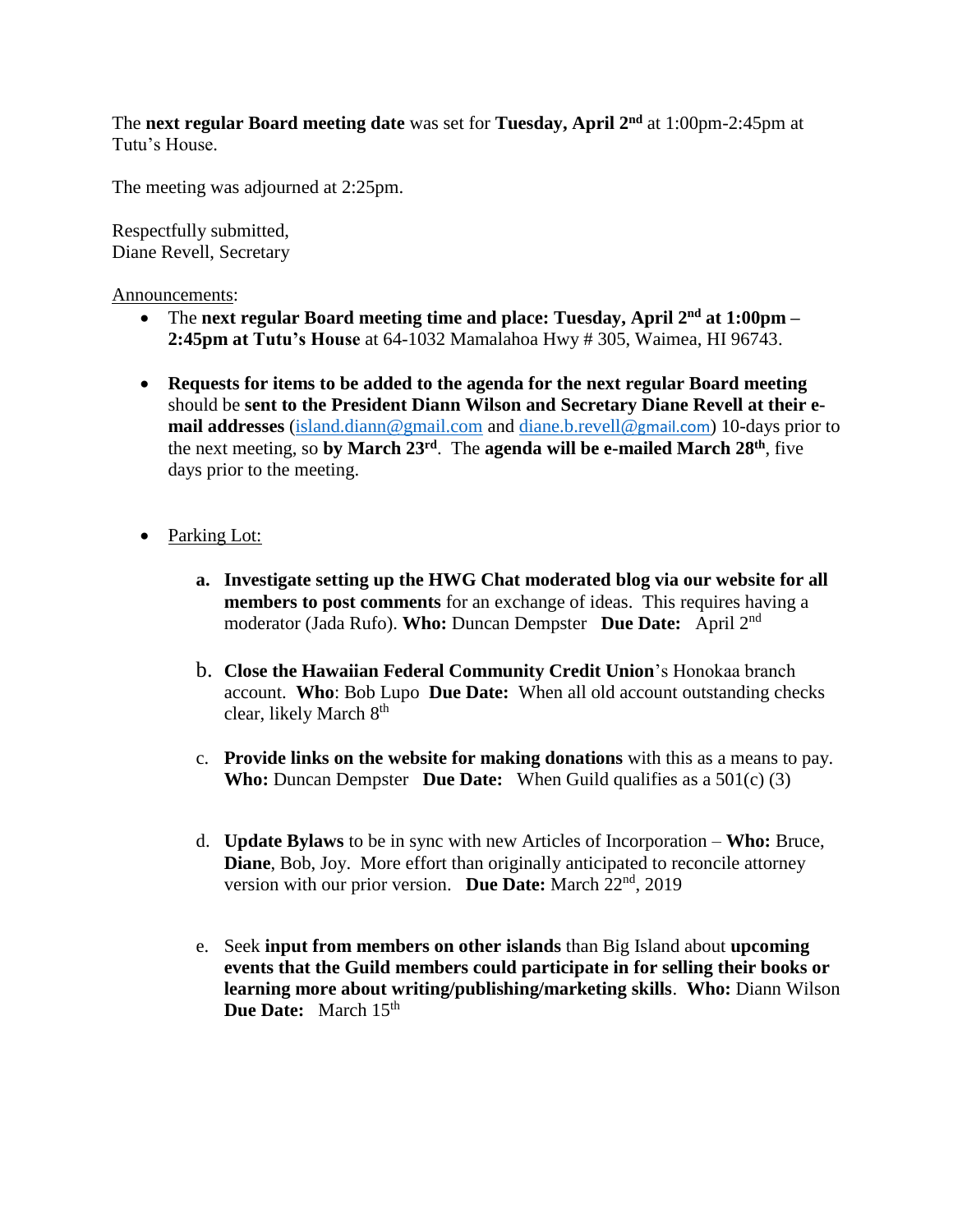- f. **Diane will compile a list of those who should be sent the how-to message** to encourage more to **have their bio's on our website**. **Who:** Diane Revell **Due**  Date: March 9<sup>th</sup>
- g. Investigate **liability insurance for the Guild** relative to the various events we attend or initiate. **Who:** Louis Riofrio **Due Date:** April 2 nd

Attachment 1: HWG Financial Spreadsheet - 2017/2018 Actuals & 2019 Estimated Budget Attachment 2: HWG Financial Notes for 2017/2018 Actuals & 2019 Estimated Budget Attachment 3: HWG Priorities for 2019 – Revision 1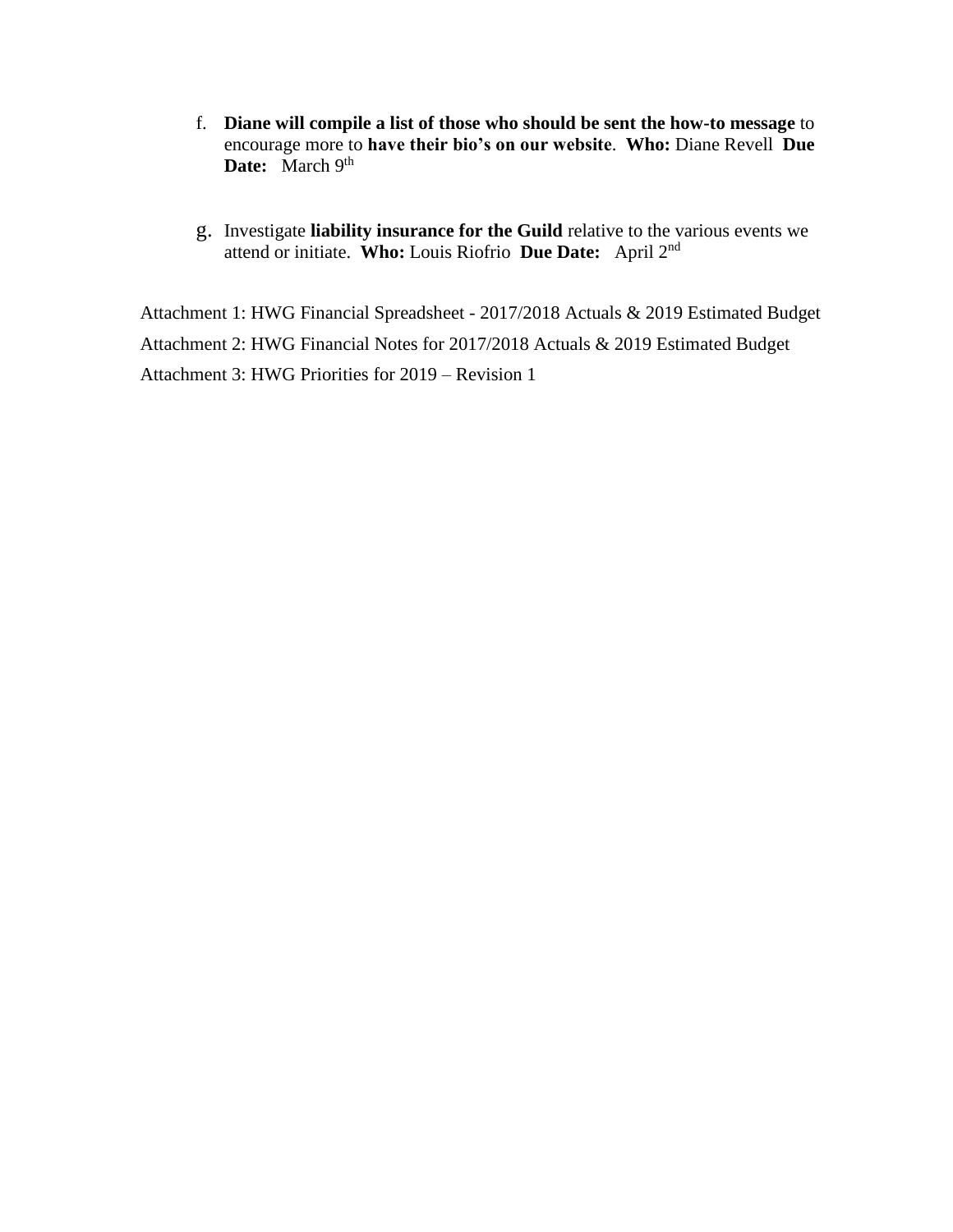#### *Hawaii Writers Guild Budget--2017 & 2018 are Actual, 2019 Estimated:*

#### *Revenues - Expenses = Retained Earnings Surplus / (DEFICIT)*

|                                                                       | 2017A      | 2018A      | 2019 Est'd |
|-----------------------------------------------------------------------|------------|------------|------------|
| <b>Revenues:</b>                                                      |            |            |            |
| <b>Year-End Retained Earnings</b>                                     | 0          | \$918.48   | \$2,737.35 |
|                                                                       |            |            |            |
| Dues--Existing Assessed Members (43 in '17; 51 in '18; (67 est'd '19) | \$1,670.00 | \$2,040.00 | \$2,680.00 |
| <b>T-Shirt Revenues</b>                                               |            | \$0.00     | \$80.00    |
| <b>Cash Donations</b>                                                 |            | \$2,320.00 | \$1,100.00 |
|                                                                       |            |            |            |
| <b>Total Operating Revenues</b>                                       | \$1,670.00 | \$4,360.00 | \$3,860.00 |
|                                                                       |            |            |            |
| <b>Operating Expenses:</b>                                            |            |            |            |
| Anna Ranch-- Dinner Rental                                            | \$156.24   | \$208.33   | \$225.00   |
| <b>Annual Dinner Supplies</b>                                         |            | \$400.00   | \$774.87   |
| Other Annual Dinner Expenses                                          |            | \$160.00   | \$0.00     |
| Thelma Parker Library Rental                                          |            | \$275.00   | \$150.00   |
| Room Workshop Rentals /TV Training                                    |            | \$50.00    | \$400.00   |
| Legal 501-c-3 Expenses                                                |            | \$600.00   | \$600.00   |
| Business Licenses + Pens _+ New Checks                                | 191.84     |            | \$100.00   |
| Speaker+/T-Shirts/Banners/Tri-fold                                    | 51.60      | \$490.80   | \$80.00    |
| Kamehameha Christmas / November Festival + Other Festivals            |            | \$225.00   | \$800.00   |
| Website Hosting/Domain Name Services                                  | \$351.84   | \$0.00     | \$346.86   |
| USPS P.O. Box                                                         |            | \$82.00    | \$82.00    |
| Savings Account Setup @ HCFCU +ASB Initial Deposit                    |            | \$50.00    | \$100.00   |
| <b>ASB Account Service Fee</b>                                        |            |            | \$71.40    |
| <b>Total Operating Expenses</b>                                       | \$751.52   | \$2,541.13 | \$3,730.13 |
| <b>Total Operating Income</b>                                         | \$918.48   | \$1,818.87 | \$129.87   |
|                                                                       |            |            |            |
| <b>Year-End Estimated Retained Earnings</b>                           | \$918.48   | \$2,737.35 | \$2,867.22 |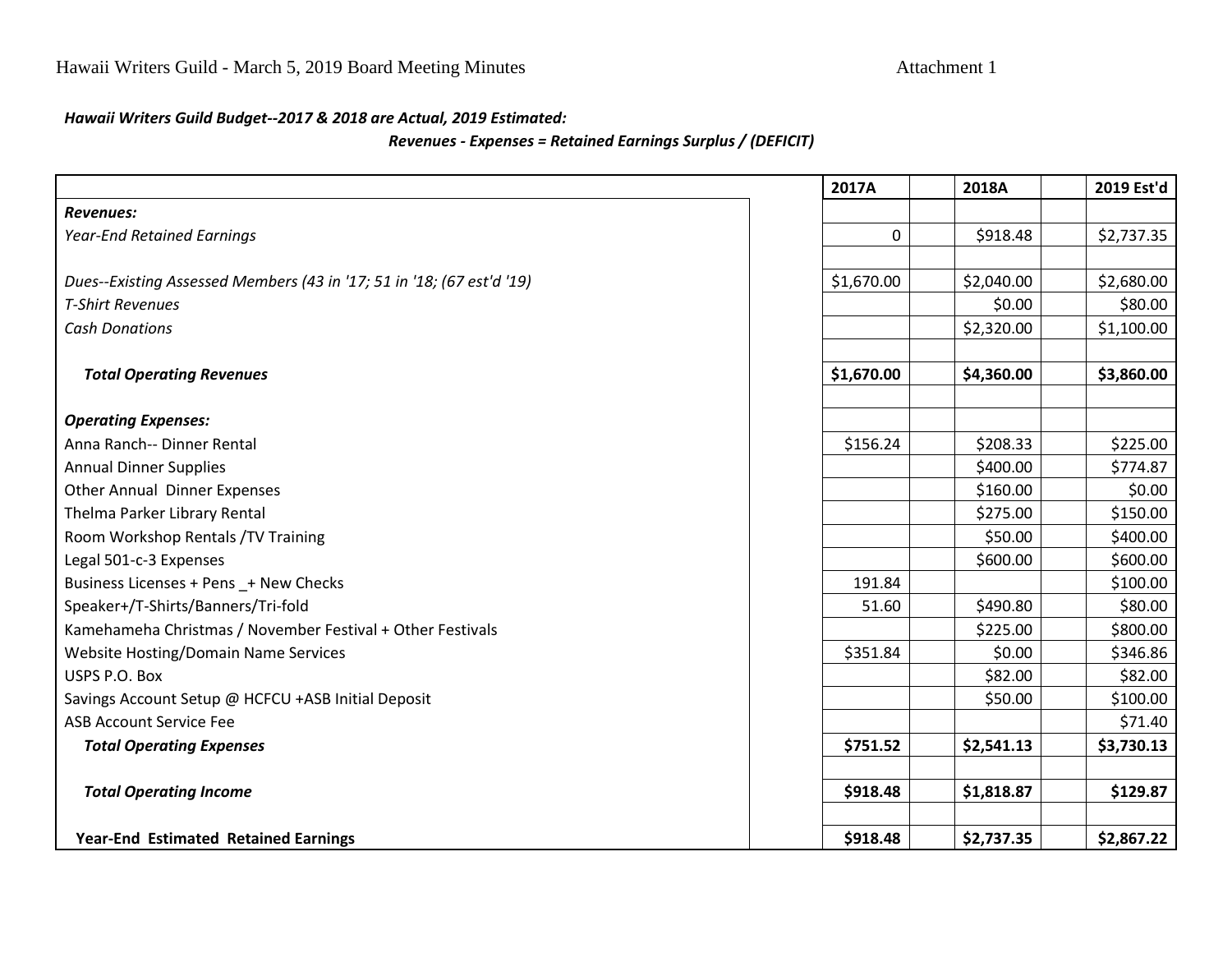## **Note:**

Financials for 2017 and 2018 have been justified to actual income flows and expenses and fully corroborate with both transaction and dues records as well as the Guild's Audit Committee's findings on February 25, 2019.

In normal operating years, our revenue generation hinges primarily on member renewal dues and initial dues from new members but is enhanced by periodic and necessary donations from members.

Please note that current estimates for 2019 are preliminary and will likely vary from these estimates. **Also, please note, that following our Board Meeting on 3/5/19, I revised several financial items to reflect likely expenses this year, particularly increased Festival Fees to \$800 from \$500 previously estimated, ASB's account service fees of \$71.40 annually, and miscellaneous expense items (pens / checks) to \$100 from \$50.**

**Consequently, I increased estimated Year-end 2019 membership to 67 from 64 and increased Cash Donation to \$1,100 versus \$500 previously. (The Guild's membership has increased by 6 members to year-to-date, fyi.)**

**Hence, estimated 2019 revenues now total \$3,860 versus \$3,140, and estimated 2019 Operating Revenues now aggregate \$3,730.13 against \$3,126.73 previously.**

**Again, absent estimated donations of \$1,100 for the year and the modest rise in estimated memberships, our operating income balance of \$129.87 for 2019, would be a Deficit of \$(1,090.13). \*\*\*\*\***

**Our checking account bank balance (Retained Earnings) as of 12/31/2018 was \$2,737.35.**  The Guild opened an account at American Savings Bank (ASB) in Waimea on 1/8/2019 with an initial deposit of \$100.

**Our current account at HCFCU, with a present balance of \$1,833.26 will be closed in March 2019 and with Savings of \$50.11, will be deposited into our ASB account.**

Check #923 to Na Leo O' Hawaii for \$100 was made out on 1/8/2019 but has not yet been cashed. **Our current checking account balance with ASB totals \$604.05 as of February 28, 2019 (and currently).**

**The total checking account balance between the two banks currently totals \$2,437.31. The total Guild Operating balance between the two banks, including savings, is currently \$2,487.42.**